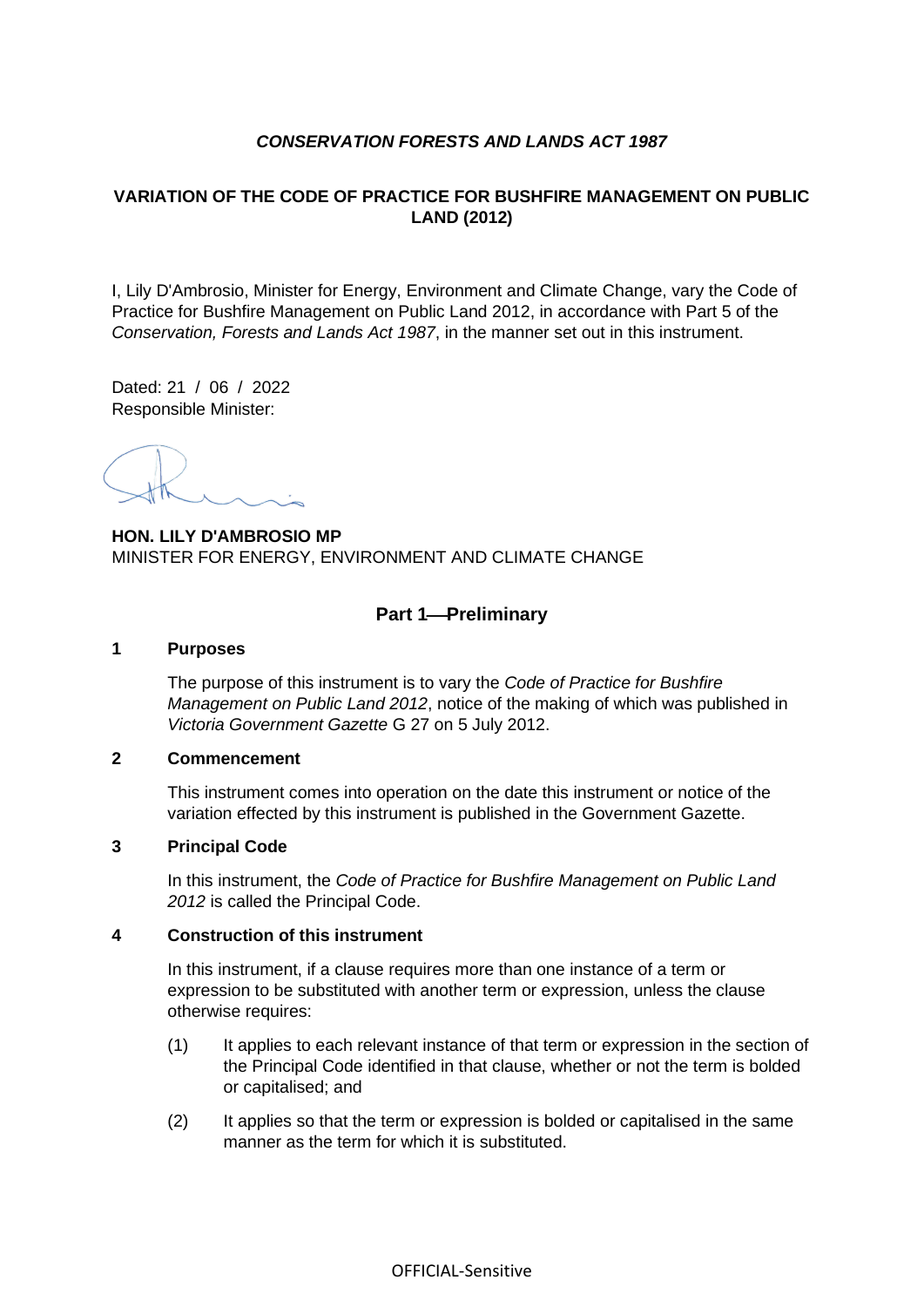# Part 2-Variation of the Code of Practice for Bushfire Management on Public **Land 2012**

# **5 Style**

- (1) Unless otherwise provided by this instrument, amendments to be made to the Principal Code by this instrument are intended to be made in the same style as the relevant section of the Principal Code currently appears in that Code;
- (2) Unless otherwise provided by this instrument, including by being shown in a different font than the balance of this instrument, text that is to be inserted or substituted into the Principal Code by this instrument:
	- (a) is to be in font type Frutiger-Light, size 11, if it is in the body of the Principal Code;
	- (b) is to be in font type Arial, size 7, if it is within a Table;
	- $(c)$  is to be in font type Frutiger-Light, size,  $7$ , if it is a footnote.

#### **6 Minister's Foreword**

(1) **Omit** the Minister's Foreword to the Principal Code.

#### **7 Contents**

(1) In the Contents section **omit** '*Minister's Foreword'.*

### **8 Introduction**

- (1) In paragraph 3 for "*Sustainability and Environment*" **substitute** "*Environment, Land, Water and Planning*".
- (2) For the note at the foot of the definition of "major", for "*Fire Services Commissioner Act 2010*" **substitute** "*Emergency Management Act 2013*".
- (3) In paragraph 13 for "*ten years from its approval*" **substitute** "*on 31 December 2024*".

#### **9 Section 1 Risk-based bushfire management and planning**

- (1) In paragraph 56 for "*Fire Services*" **substitute** "*Emergency Management*".
- $(2)$  In paragraph  $60$ 
	- (a) for "*Strategic bushfire management*" **substitute** "*bushfire management strategies*";
	- (b) for "*Fire operations planning"* **substitute** "*The Joint Fuel Management Program*".
- (3) In paragraph 64 for "*fire operations planning*" **substitute** "*the Joint Fuel Management Program*".
- (4) In paragraph 66 for "*strategic bushfire management plans*" **substitute** "*bushfire management strategies*".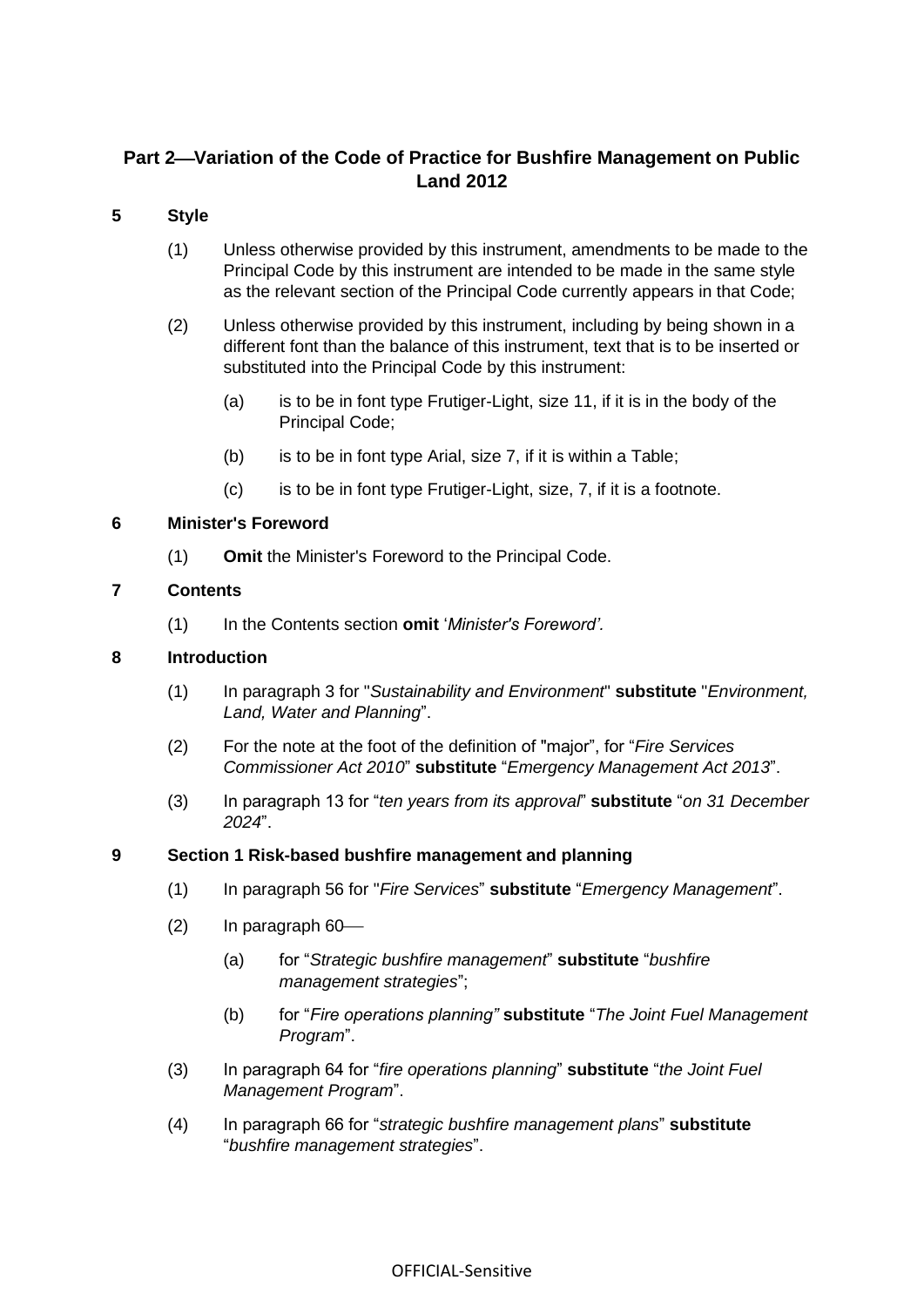- (5) In paragraph 67 for "*Strategic bushfire management plans*" **substitute** "*Bushfire management strategies*".
- $(6)$  In paragraph  $69$ 
	- (a) for *"fire operations plan"* **substitute** "*a Joint Fuel Management Program*";
	- (b) for "*Fire operations plans*" **substitute** *"The Joint Fuel Management Program"*;
	- (c) for *"strategic bushfire management plans"* **substitute** "*bushfire management strategies*".
- (7) In paragraph 70 for "*Fire operations plans*" **substitute** "*The Joint Fuel Management Program*".
- (8) In paragraph 71 for "*fire operations plans*" **substitute** *"Joint Fuel Management Program".*
- (9) In paragraph 72 for *"proposed fire operation plans"* **substitute** *"the proposed Joint Fuel Management Program".*
- $(10)$  In Figure 3-
	- (a) for *"State fire management"* **substitute** *"Bushfire Management Sub-Plan"*;
	- (b) for *"strategic fire management plans"* **substitute** *"Bushfire Management Strategies"*;
	- (c) for *"Fire operations plans"* **substitute** *"Joint Fuel Management Program"*.

#### **10 Section 3 Preparedness**

- $(1)$  In paragraph 101—
	- (a) for "*Fire Services*" **substitute** "*Emergency Management*";
	- (b) for *"Fire Services Commissioner Act 2010"* **substitute** *"Emergency Management Act 2013".*

#### **11 Section 4 Fuel management including planned burning**

- (1) In paragraph 121 for *"strategic bushfire management plans"* **substitute** *"bushfire management strategies".*
- (2) In paragraph 124 for *"strategic bushfire management plans"* **substitute** *"bushfire management strategies".*
- (3) In paragraph 125 for *"2007"* **substitute** *"2014 (amended 2021)"*.
- (4) In paragraph 137 for *"strategic bushfire management plans"* **substitute** *"bushfire management strategies".*
- (5) In paragraph 142 for *"fire operations plan"* **substitute** *"Joint Fuel Management Program".*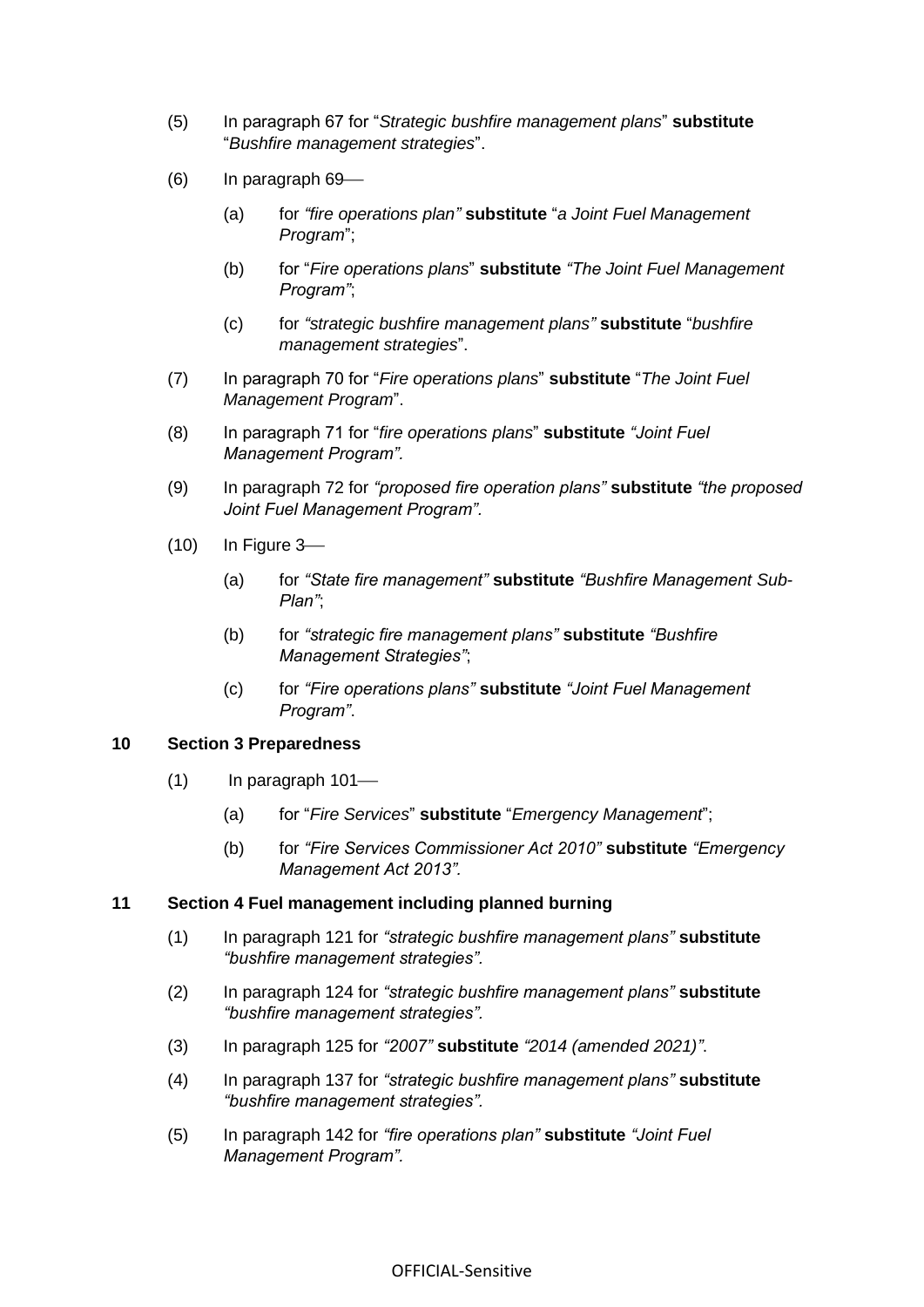- (6) In paragraph 143 **omit** *"Burn"*
- (7) In paragraph 148 **omit** *"by the Department"*

### **12 Section 5 Response**

- $(1)$  In paragraph 151—
	- (a) for *"Emergency Management Manual Victoria"* **substitute** *"State Emergency Management Plan";*
	- (b) for *"1986"* **substitute** *"2013"*;
	- (c) for *"Secretary"* **substitute** *"Department".*
- $(2)$  In paragraph 152—
	- (a) for *"1986"* **substitute** *"2013"*;
	- (b) for *"Fire Services"* **substitute** *"Emergency Management";*
	- (c) for *"Fire Services"* **substitute** *"Emergency Management";*
	- (d) for *"Fire Services Commissioner Act 2010"* **substitute** *"Emergency Management Act 2013";*
	- (e) for "*State control priorities"* **substitute** *"State emergency management priorities";*
	- (f) for *"by the fire Services Commissioner"* **substitute** *"in the State Emergency Management Plan".*
- $(3)$  In paragraph 160 $-$ 
	- (a) for *"Emergency Management Manual of Victoria (including State Emergency Response Plan)"* **substitute** *"the State Emergency Management Plan (including relevant sub-plans)*";
	- (b) **omit** *"and relevant guidance from the Fire Services Commissioner".*
- (4) In paragraph 167 for *"Fire Services"* **substitute** *"Emergency Management".*

#### **13 Section 6 Recovery**

- $(1)$  In paragraph 181—
	- (a) for *"recovery of public land"* **substitute** *"a range of recovery activities"*;
	- (b) for *"Emergency Management Act 1986"* **substitute** *"State Emergency Management Plan".*

#### **14 Section 7 Monitoring, evaluation and reporting**

- (1) In paragraph 217 for *"strategic bushfire management plans"* **substitute** *"bushfire management strategies".*
- $(2)$  In paragraph 225—
	- (a) for *"Fire Services"* **substitute** *"Emergency Management";*